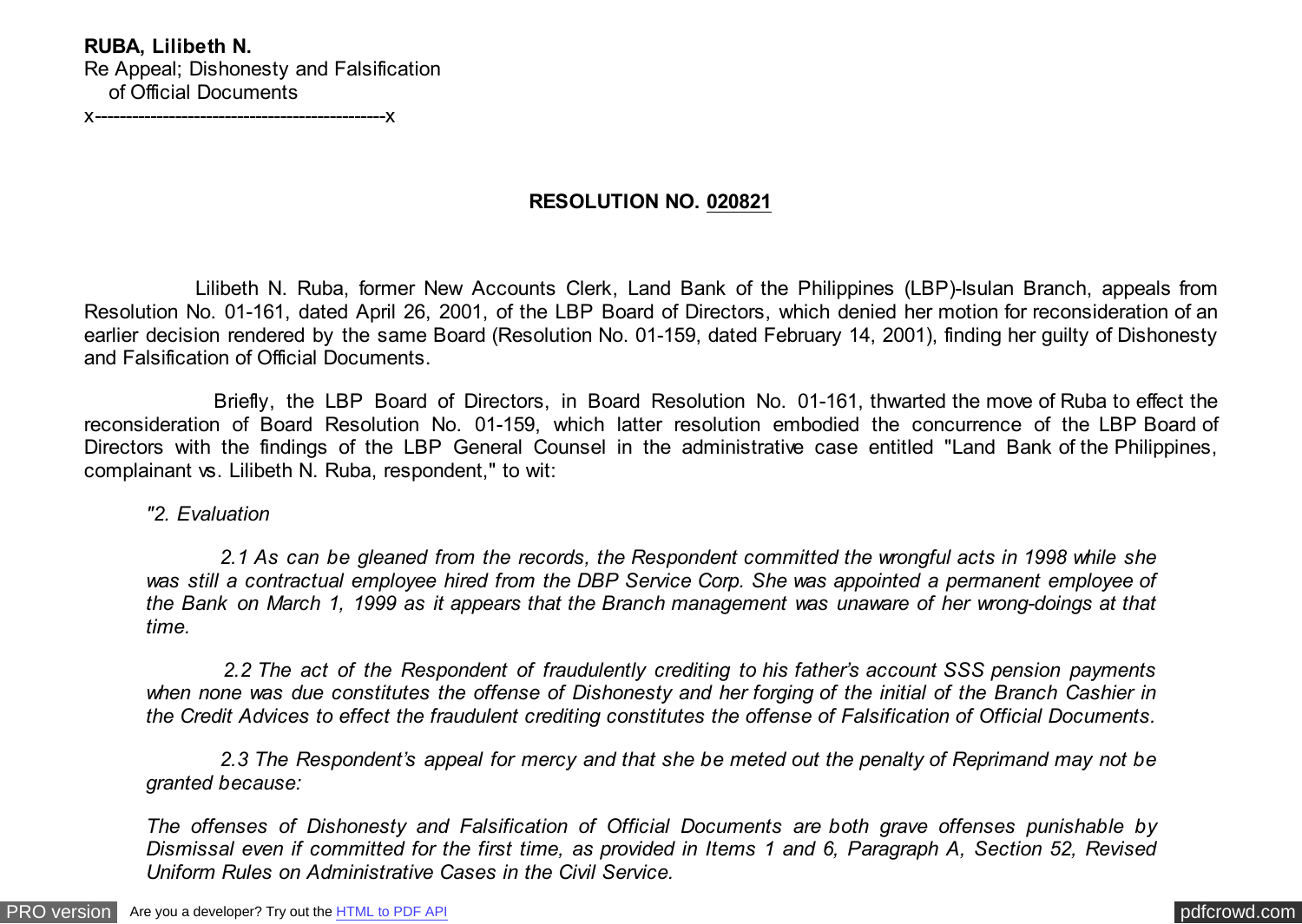*The reasons cited by the Respondent in committing the offenses cannot be considered as extenuating nor mitigating circumstances. In fact, the falsification or forgery committed by her may be considered as an aggravating circumstance pursuant to Section 5 (I) of the Revised Uniform Rules on Administrative Cases in the Civil Service, i.e., employment of fraudulent means to commit or conceal the offense.*

 *2.4 The penalty of Dismissal carries with it the forfeiture of retirement benefits.*

*"3. Recommendation*

 *3.1 Foregoing considered, we recommend that Respondent Lilibeth N. Ruba be found guilty of Dishonesty and Falsification of Official Documents and meted out the penalty of DISMISSAL with forfeiture of retirement benefits."*

In seeking the reversal of the adverse LBP Board Resolutions, Ruba predicates her case on two principal grounds:

- 1. The LBP Board of Directors gravely abused its discretion when it charged her and eventually found her guilty of acts committed prior to her employment.
- 2. Similarly, the same Board erred in its avowal of ignorance of prior wrongful acts when it extended a permanent appointment to her.

 Expatiating on the first ground, Ruba claims that the fraudulent acts for which she was charged by the LBP, were committed previous to her employment in the said Bank. At that time, she alleges to be a contractual employee of the DBP Service Corporation (DBPSC), assigned at the LBP-Isulan Branch presumably by virtue of a labor-contracting arrangement between the DBPSC and the LBP. Consequently, the LBP, she asseverates, could not prosecute her for the said wrongful acts, without violating civil service law and rules. She further contends that if it were really the intention of the LBP to penalize her, it should have reported the matter to the DBPSC, which, being her employer then, had the disciplinary authority over her.

 As to the other ground, it is her submission that the purported ignorance of the branch management of her previous wrongdoings that led to the issuance of a permanent appointment in her favor was not actually borne out by the circumstances. She maintains that the use of journal tickets to record transactions, where these tickets pass through so-called "procedural checkpoints" or a series of reviewing officers before obtaining final approval, and her subsequent restitution of the amount peculated could not but occasion attention to her misdeed. Thus, she contends that when the branch management deliberately chose to overlook the matter and even went to the extent of appointing her, her past dishonesty was, in effect, condoned and that she was given another chance to redeem herself, this time as a regular bank employee.

 Moreover, Ruba argues that the case arose out of the sheer vindictiveness of the new LBP-Isulan Branch Manager, Edgardo Barrios, who reported the incident to his superiors, when she questioned the "marginal" performance rating accorded to her.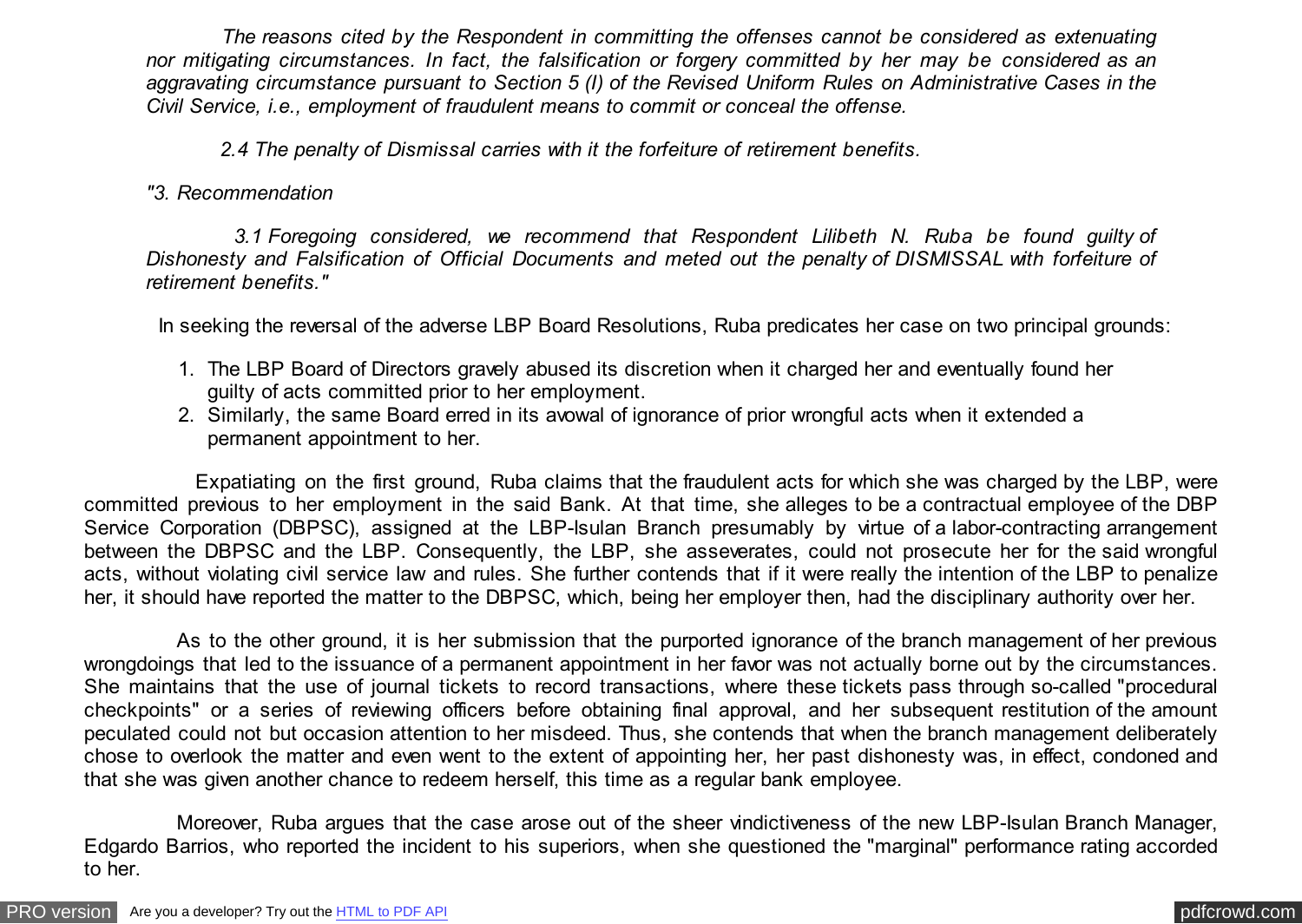Upon being directed to comment, in an order dated July 17, 2001, the LBP posits the following, thus:

 *"Respondent-appellant however claims that complainant-appellee acted in excess of its disciplinary jurisdiction when it charged her and eventually found her guilty of offenses that were committed prior to her employment by the Bank. She likewise claims that complainant-appellee grievously and seriously erred in its avowal of prior wrongful acts when it extended a permanent appointment to her.*

 *"The contentions are bereft of merit.*

 *"Admittedly, prior to her permanent appointment at Landbank, respondent-appellant was an employee of the DBPSC, hired and assigned as Cash Clerk at Isulan Branch, in a contractual status. Notwithstanding such fact, she can still be disciplined and held administratively liable by complainant-appellee.*

 *"Firstly, the defense that she was a DBPSC contractual employee at the time she committed the offense, and therefore, could not be disciplined under the Administrative Code of 1987 was never raised by the respondent-appellant in her Answer of December 6, 2000. On the contrary, she expressly admitted in her answer the charges against her, waived her right to a formal investigation and submitted herself to Landbank's disciplinary authority, thus:*

*x x x*

 *"Thus, the respondent-appellant is precluded from changing her theory or line of defense by raising the foregoing argument. Likewise, her admission may be used as evidence against her (sec. 26, Rule 130, Rules of Court). In short, she is estopped from questioning complainant-appellee's filing of an administrative case and the consequent finding of guilt against her.*

 *"Secondly, the nature of the offenses (i.e., Dishonesty and Falsification of Official Documents) puts into question her moral fitness to enter and remain in the government service, x x x and as a public servant, respondent-appellant should have been free from any appearance of impropriety in her personal behavior. In other words, as a government employee, she shall possess and maintain good moral character at all times and shall observe irreproachable behavior so as not to outrage public decency (Legaspi vs. Garrete, 242 SCRA 679).*

 *"Thus, existing laws, rules and regulations explicitly provide that government employees shall be selected on the basis of fitness to perform the duties and assume the responsibilities of the positions x x x. In the instant case, respondent appellant's act of fraudulently crediting to her father's account SSS pension payments through falsification of official documents clearly shows that she lacks good moral character, consequently, she forfeited her right to remain in the government service (Lucina L. Regalado vs. Lilia S. Buena, 309 SCRA 265).*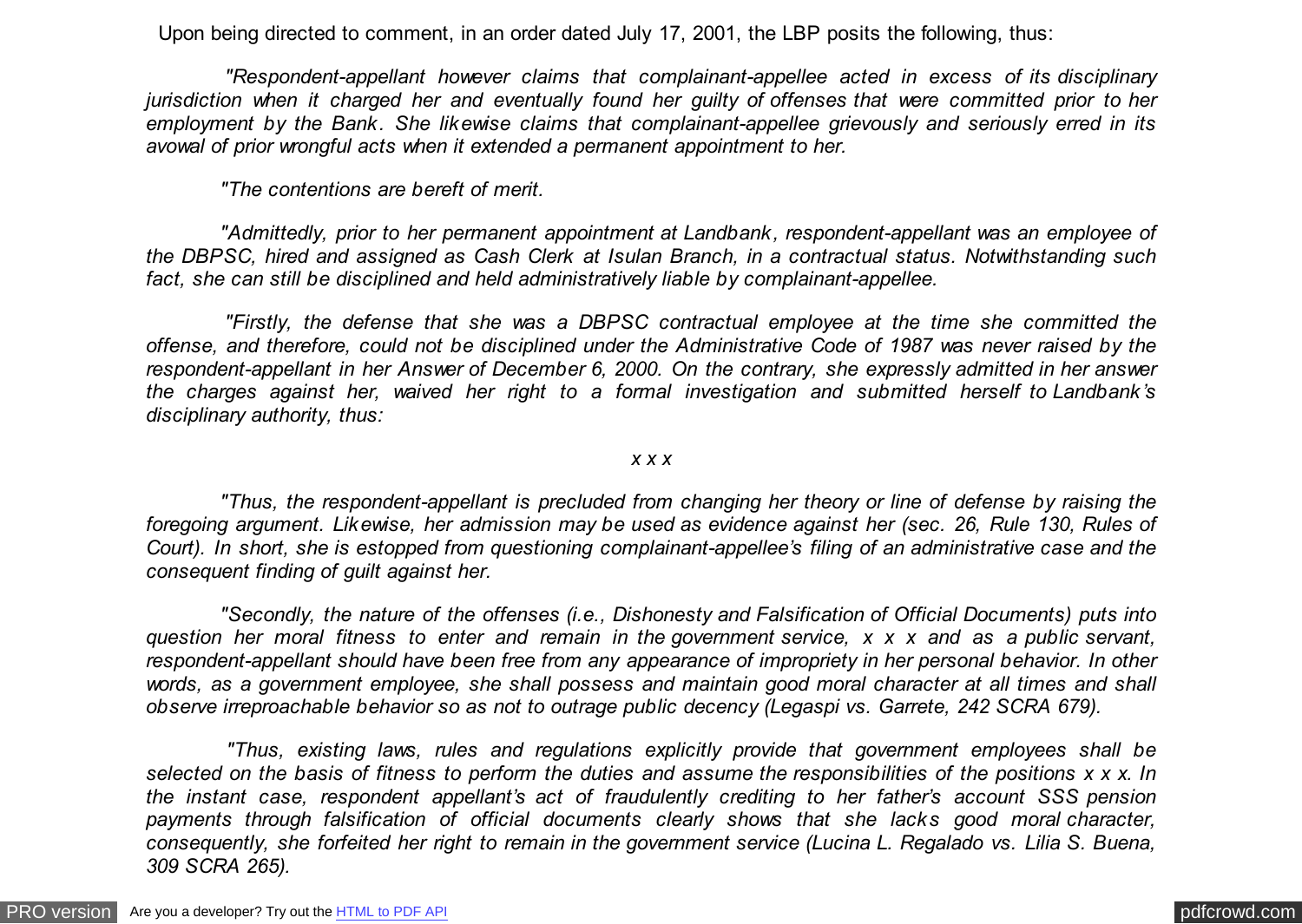*"Thirdly, granting arguendo that complainant-appellee had condoned the offenses committed by the respondent-appellant by appointing her to a regular position despite knowledge of its Branch officers of such offenses, it is however, a settled jurisprudence that the government is not estopped by the mistake or error on the part of its officials or agents (Luciano vs. Estrella, 34 SCRA 769). In other words, the legal principle of estoppel may not apply on the hiring of government employees, in view of the legal requirement of hiring only those who are morally fit consonant with the state policy declaring that a public office is a public trust. Complainant-appellee therefore, may not be bound by the mistake or error committed by its Branch officers, particularly the Manager, in recommending the appointment/hiring of the respondent as a regular bank employee despite their knowledge of the wrongdoings committed by respondent-appellee.*

 *"Complainant-appelle respectfully submits that herein appeal may be dismissed by this Honorable Commission, in view of the failure of respondent-appellant to perfect her appeal within the reglementary period. Records will show that respondent-appellant failed to submit a statement or certificate of non-forum shopping within fifteen (15) days from receipt of the denial of her motion for reconsideration, x x x"*

The LBP then prays for the dismissal of the appeal.

Ruba, by way of a reply, takes exception from the comment of the LBP, contending, inter alia, that:

*"ON THE FIRST OBSERVATION*

#### *x x x*

 *"While change of theory is looked upon with disfavor when a case is elevated to an appellate body, and this was ardently argued by Appellee, it is respectfully pointed out that Appellant was not represented by counsel when she prepared and ultimately submitted her answer. This fact is apparent in her Answer. This fact is apparent in her Answer which she personally made under oath and under her own signature.*

 *"True, the charge sheet informed her of her right to counsel of her choice. It would then be tempting to argue that her failure to avail herself of one should be taken as a waiver. But waiver of counsel under the Constitution requires that the same must be made in the presence of counsel to ensure that the person waiving it is fully aware of the nature of the right sought to be waived, and the consequences of such waiver. It should be noted that the constitutional right to counsel is not confined to persons accused of crimes. It extends to any kind of investigation whether criminal, civil or administrative. (Salaw vs. NLRC, 202 SCRA 7)*

#### *x x x*

 *"Had appellee borne that in mind, considering that the charges were serious and of such gravity that could mean Appellant's separation from the services, it should have apprised Appellant of the anomaly that her*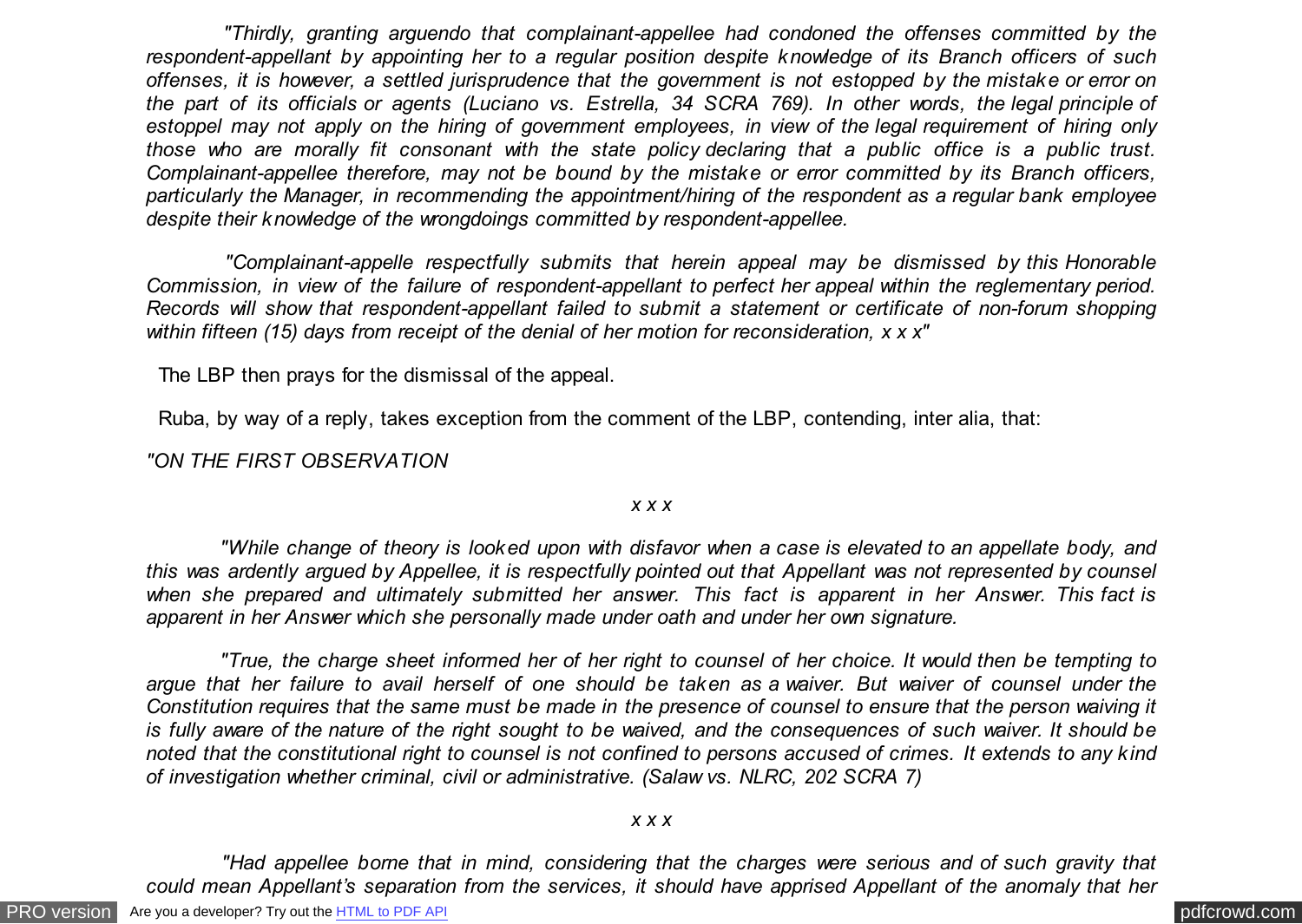*Answer appeared to have been without the benefit of an attorney's assistance. That, it miserably failed to do. And this failure weighs heavily against the Appellee when viewed within the context that in cases of this nature, it is both the complainant, prosecutor and judge all rolled into one! The Appellant was thus in a situation where that element of cold neutrality and impartiality of a magistrate, so essential to due process, was absolutely wanting.*

 *"On the other hand, Appellee would like to dwell on the issue of moral fitness that an employee in the Civil Service should have and that the nature of the acts committed forecloses her entry into the service. This cannot be the basis of a charge of dishonesty and falsification of official document under Section 46, Chapter 7, Subtitle (A), Title I, Book V of Executive Order No. 292, under which the Appellant was charged. Thereunder, such acts must have been committed while the employee is already in the service, and not before. x x x Such is not the case for as pointed out in the Motion for Reconsideration and in the Memorandum on Appeal, the acts complained of were committed while respondent was still an employee of the DBP Service Corporation.*

## *"ON THE SECOND OBSERVATION*

 *"In effect, Appelle admits having condoned the Appellant when it hired her as its regular employee. In this regard, however, it argues that such an act on its part cannot estop it from charging Appellant for offenses it had already condoned in the past. Estoppel, Appellee argues cannot operate against the government.*

 *"This argument grossly misapplies the doctrine of the non-applicability of estoppel against the government. For one, the doctrine pertains to the government only in the exercise of its sovereign functions. (Go Tian An vs. Republic, 17 SCRA 1053 and the long line of decisions thereafter.) Secondly, the Appellee is definitely NOT the government. It is a government corporation that performs functions which are proprietary in nature. It cannot, therefore, arrogate to itself the protective mantle of the doctrine, for want of legal basis.*

## *"ON THE THIRD OBSERVATION*

 *"Appellant admits having omitted to submit a certification for non-forum-shopping as required under the Revised Uniform Rules. She invokes good faith and excusable negligence considering that the Revised Rules are quite recent and her counsel mistakenly relied on the previous Uniform Rules where such a certification was not required, despite the fact that his latest reference on the matter is a book of year 2000 edition. She felt comfortable when she filed her Memorandum on Appeal without such certification because in judicial proceedings the certification is required only in initiatory pleadings under Supreme Court Circular 04-94."*

 Devoid of unessentials, the extant records of the case reveal that from the months of June to August 1998, then a contractual employee of the DBPSC, assigned to render clerical services at the LBP-Isulan Branch, Ruba, in three separate occasions, prepared credit advices, and by falsifying the signature of the responsible bank official thereon, she caused the crediting in her father's LBP savings account of additional amounts totaling P11,400.00, purportedly representing her father's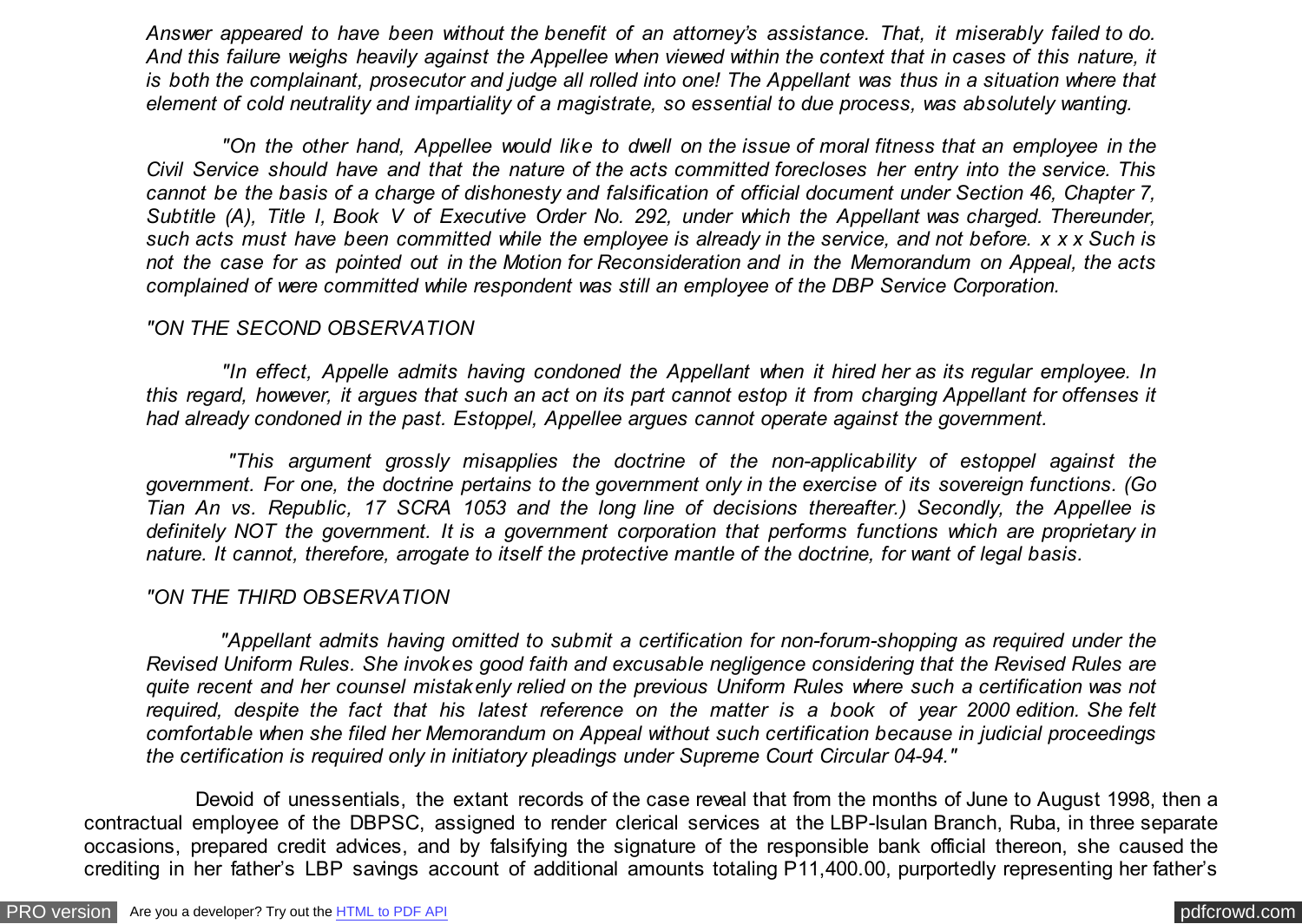SSS pension and pension differentials. Her father succeeded in withdrawing these credited amounts on various dates.

 Perhaps, overtaken by fear or remorse, she proceeded shortly to partially restore the money she pilfered. Preparing a credit ticket complete with the forged signature of the branch cashier, she effected the debiting of the sum of P5,000.00 in her father's account. The remaining balance of P6,400.00 out of the total amount of P11,400.00 she eventually paid, as evidenced by the records of the case.

 Notwithstanding her recreant and deceitful conduct, Ruba was still given a commendable performance rating, for which she was favorably recommended for possible regularization in the LBP. This eventuated in her being appointed in the said branch under permanent status.

 Sometime in June 2000, Ruba, already a New Accounts Clerk of the LBP-Isulan Branch, wrote the branch manager thereat, Edgardo Barrios, questioning the "marginal" rating given her for the period January to June 2000, and requesting reconsideration thereof. Apparently, in reaction thereto, Barrios reported to the LBP-Regional Head the purported discovery of Ruba's previous dishonest transactions detailed above. The LBP-Regional Head endorsed the report to the LBP Legal Services Group, which, after evaluating the pertinent documents, recommended to the LBP President that Ruba be charged with dishonesty and falsification of official documents. Forthwith, a formal charge, indicting Ruba with the offenses above-mentioned, was issued by the LBP President. It bears the following recitals:

 *"The undersigned, President and CEO of the Land Bank of the Philippines (LBP for brevity) hereby formally charges you with DISHONESTY AND FALSIFICATION OF OFFICIAL DOCUMENT pursuant to Section 46, Chapter 7, Subtitle (A), Title I, Book V of Executive Order No. 292, otherwise known as the 'Administrative Code of 1987' x x x, committed as follows:*

 *"1. On or about and during the period between June to August, 1998, being then assigned as New Accounts Clerk at the LBP-Isulan Branch, you did then and there wilfully and unlawfully prepare or cause to be prepared three (3) 'Credit Advice' dated June 5, 1998, July 23, 1998, and August 3, 1998 to the effect that said Branch had credited the respective amounts of P5,000.00, P3,200.00 and P3,200.00 or in the total amount of P11,400.00 to your father's Savings Account x x x representing his alleged SSS pension x x x, including pension differential x x x;*

 *"2. In doing so, you did then and there wilfully and unlawfully falsify and forge or cause to be falsified or forged the signature/initial or Leonor M. Delos Santos, Branch Cashier on the 'Checked By' and 'Authorized Signature' portions thereof x x x;*

 *"3. As a result of you having falsely prepared aforesaid credit advices, your father, Leonardo S. Nolte, was able to withdraw from his deposit account the amounts of P4,800.00 x x x, P2,000.00 x x x, and P3,000.00 on August 3, 1998, when in truth and in fact and as you well knew, no such SSS pension account did exist at*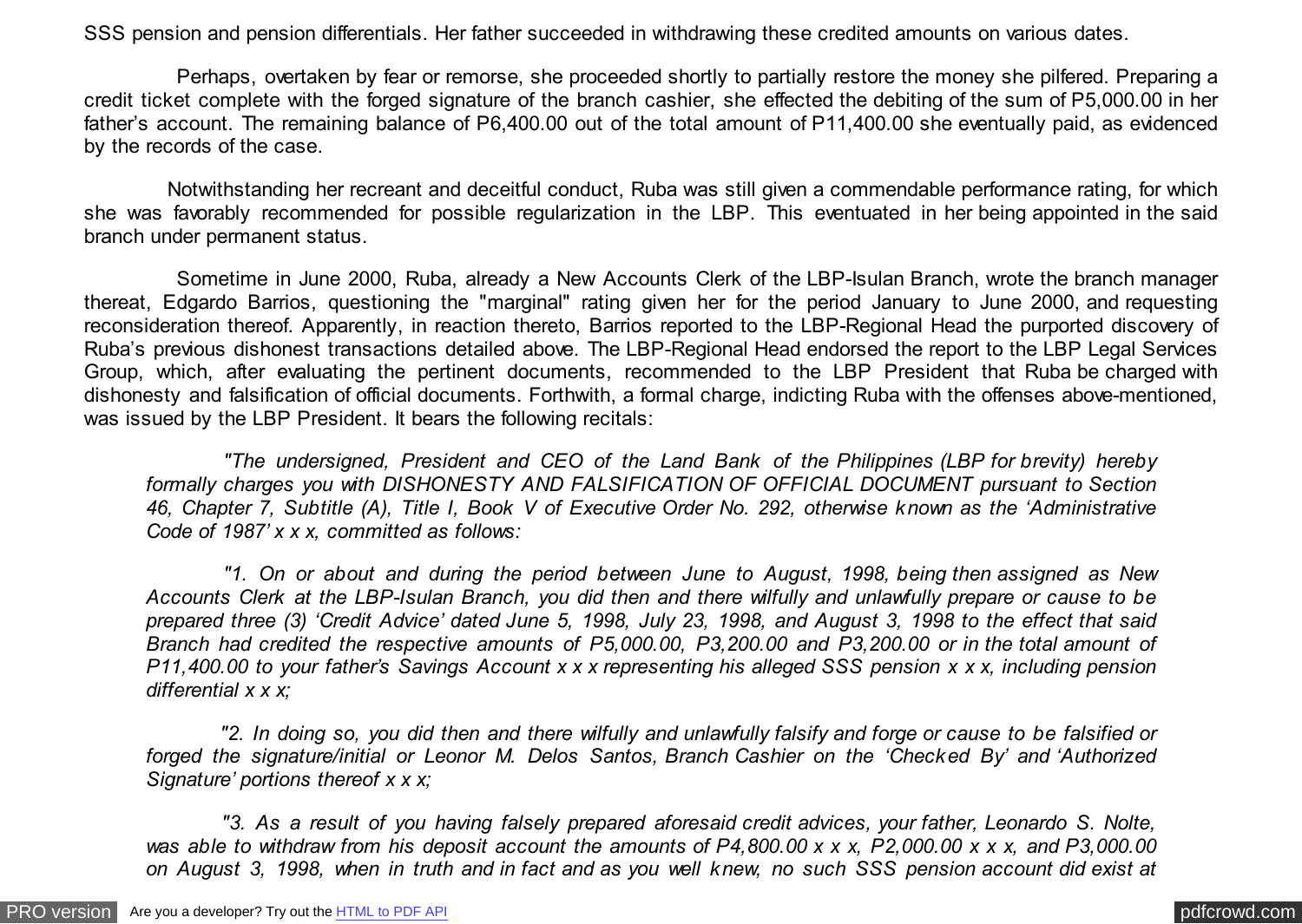### *said branch, x x x*

 *"4. On September 15, 1998, with the intention of partially returning the money you wrongfully caused to be credited to your father's account, you did then and there wilfully and unlawfully prepare or cause to be prepared an 'LBP Credit Ticket' purporting to show that the entry of June 5, 1998 was reversed due to alleged double payment of SSS pension, thereby debiting from your father's account the amount of P5,000.00;*

 *"5. In so doing, you likewise falsified and forged or caused to be falsified and forged the signature/initial of Leonor M. Delos Santos, Branch Cashier, x x x;"*

#### x x x

 In her answer, Ruba admitted her complicity, ratiocinating that what she did was occasioned by the financial distress of her family in the wake of the huge expenses attendant to the medical treatment of her sister, who was allegedly suffering from congenital rheumatic heart disease. At the same time, she pleaded for understanding and compassion, and throwing herself at the mercy of the Bank, as the disciplining authority, she implored that she be meted a "merciful sanction, i.e., reprimand." She promised never to do the same thing again.

 Based on the documentary evidence adduced coupled with her admission and appeal for mercy, the LBP Board of Directors found Ruba guilty as charged. Whereupon she moved for the reconsideration of the said decision, this time raising the following new grounds:

 *"I. The Honorable Board seriously misapplied the provisions of Executive Order No. 292, Book V, Sec. 46 of Subtitle A, of Title I as the legal basis for this case;*

 *"II. The Honorable Board seriously erred in taking cognizance of the offenses since at the time of their commission, the Bank was not respondent's direct employer;*

 *"III. The Honorable Board seriously erred in charging the respondent with the offenses since it had already condoned the same, albeit through its Branch Manager, by its act of appointing the latter to a regular position in 2 March 1999, despite knowledge of its branch officers of such offenses."*

Her motion for reconsideration having proved futile, she now comes before this Commission.

 It can be gleaned from the submissions of the contending parties that the present controversy involves both procedural and substantive issues, which may be crystallized, as follows:

- 1. Whether it is proper for Ruba to assert new grounds in her motion for reconsideration below; and
- 2. Whether she can be held liable for dishonesty arising from falsification of public documents.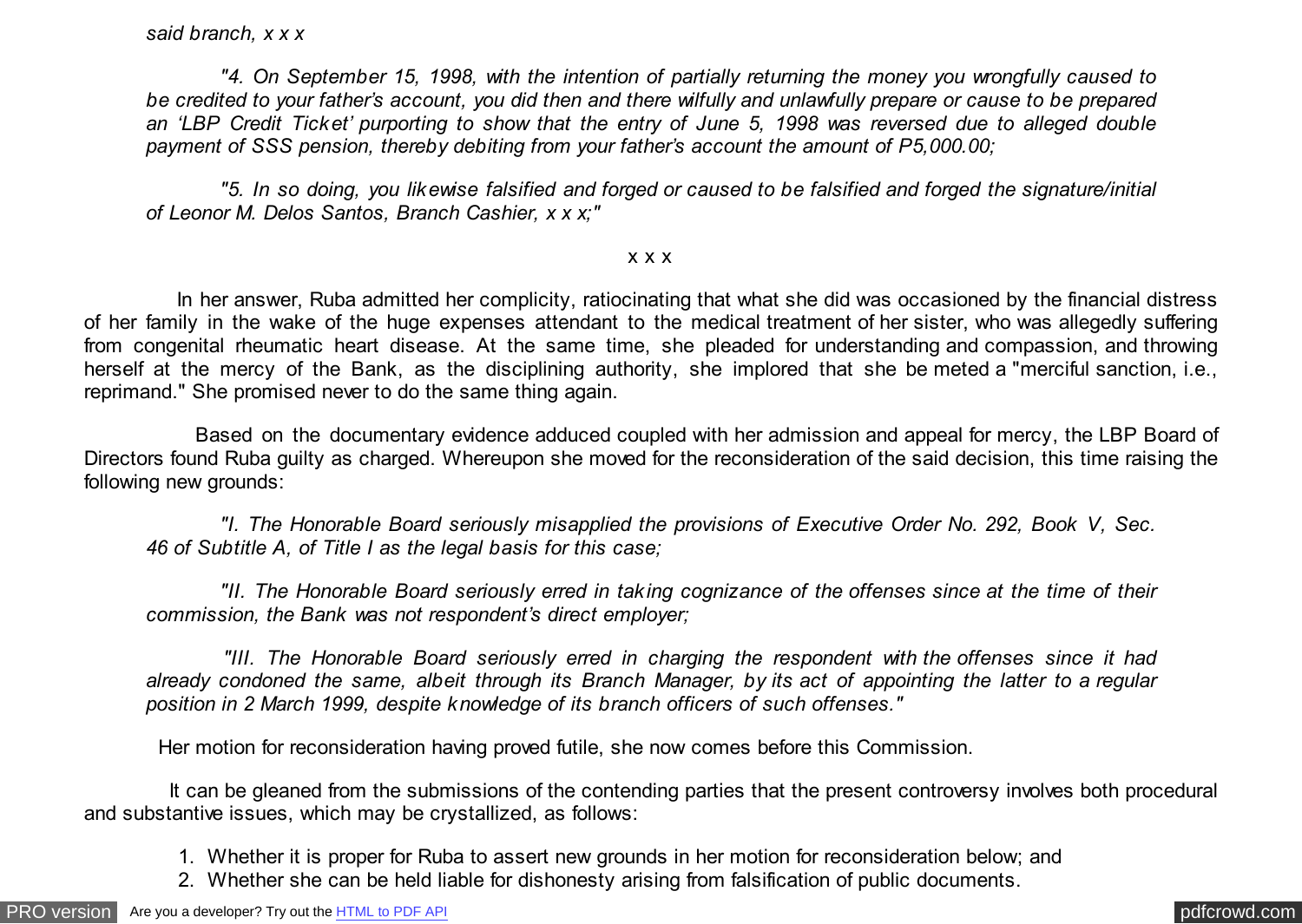As what is wont in this jurisdiction, questions of procedures are first inquired into, before the actual and substantive merits of a case are disposed of.

 In impugning her conviction, Ruba puts emphasis on the fact that she was not yet a bank employee at the time she perpetrated the falsification of documents, thus, she could not validly be disciplined by the LBP for such misconduct. It is pertinent to note that Ruba interposed this particular argument only during the motion for reconsideration stage of the administrative proceedings held below. The LBP thus challenges the propriety of raising the argument, vigorously contending that she could no longer raise the same, having waived it by her failure to promptly allege it in her answer to the formal charge.

 It is true that failure to plead an issue in an answer constitutes a waiver of the same. Concomitantly, it is said that a party cannot be allowed to escape the adverse effects of his defense by belatedly raising a new theory. These rules notwithstanding, it should be noted that administrative proceedings like the one at bar, are not strictly bound by technical rules of procedures such as those above-mentioned, unlike in court litigations where rigid application of procedural requirements is explicitly called for.

 Whenever the paramount interest of substantial justice so dictates, procedures must yield to substance, and administrative controversies should be disposed of on the merits, and not by mere technicalities. Indeed, "dismissal of appeals based on purely technical grounds is frowned upon as the policy of the courts is to encourage hearing of appeals on the merits. Rules of procedures are intended to promote, not to defeat substantial justice, and therefore, they should not be applied in a very rigid and technical sense." **(Calasiao Farmers Cooperative Marketing Association, Inc. vs. Court of Appeals, 106 SCRA 630)**

In another case, the Court enunciated that:

 *"Truly, technical rules of procedure need not be strictly followed by the public respondent in rendering decisions if they are impediments in giving justice and equity to litigants."* **(Republic Planters Bank General Services Employees Union-National Association of Trade Unions vs. Laguesma, 264 SCRA 637)**

 Withal, despite Ruba's tardy or belated invocation of her defense of the LBP's lack of disciplinary authority over her for the offenses charged since she was not yet then a bank employee, the Commission believes that the same should not be outrightly visited with waiver or even estoppel, particularly so when the very decision of the LBP adjudging her guilty alluded to the fact that at the time she committed the offenses imputed against her, she was, indeed, still a contractual employee of the DBPSC, and not the LBP. When Ruba therefore raised the said defense in her motion for reconsideration, she was, in effect, pointing out the conclusions in the decision that do not conform with law, in which case the pronouncement of the Supreme Court in the case of **Nieto vs. Delos Santos (109 SCRA 180)** finds some parallelism:

 *"A motion for reconsideration of a final order of a court should point out specifically the findings and conclusions not supported by evidence or the law and should make express reference to the record and pertinent*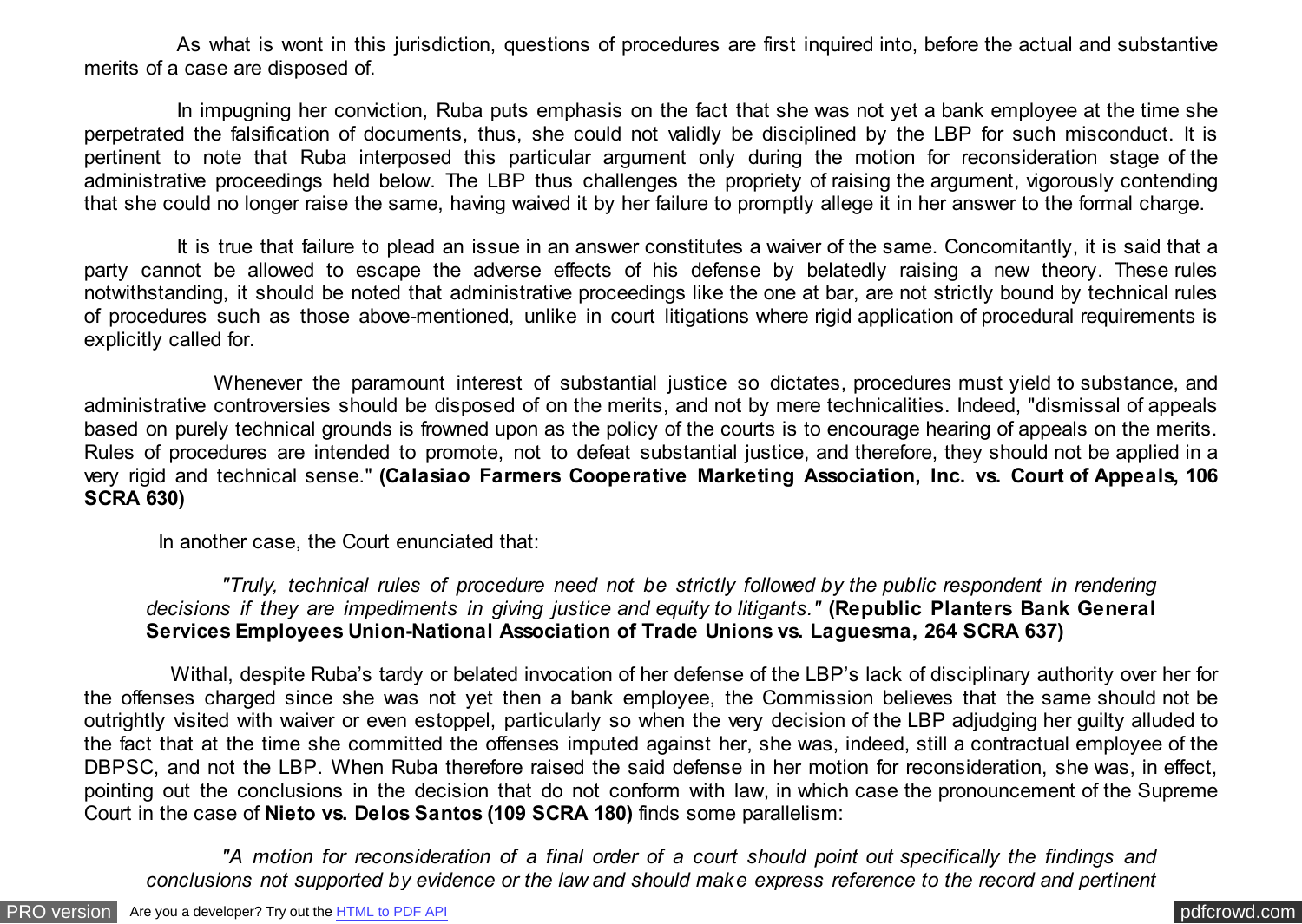## *statutory provision."*

 To put it another way, the interjection of the defense in question was a matter proper for a motion for reconsideration, and thus, Ruba was not at fault for not asserting the same at the earliest opportunity.

 Moreover, a judicious examination of Ruba's defense discloses that she was, in actuality, attacking the jurisdiction of the LBP to try her case. It is the entrenched rule that the issue of lack of jurisdiction may be raised anytime even on appeal.

 The same thing about liberal application of technical rules may be said anent the late submission of the certificate of non-forum shopping.

 The procedural questions thus taken care of, the Commission shall now squarely address itself to the bone of contention: Whether the LBP may hold Ruba accountable for her dishonest acts prior to her actual employment in LBP.

 After a judicious evaluation of the arguments posited and the evidence adduced, the Commission remains utterly convinced that Ruba is, indeed, guilty of dishonesty. She herself confessed, as the records of the case would unequivocally show, to having perpetrated the wrongdoings ascribed to her. Not only did she fail to belie the allegations, she even appealed for mercy and understanding.

 Ruba, in her defense, makes too much of the fact that at the time she committed the dishonest conduct imputed against her, she was not yet an employee of the LBP, thus, outside the pale of disciplinary jurisdiction of the latter office. While it is the general rule that administrative liability flows from the holding of a public office or position such that acts done while not yet in office cannot be the proper subject of administrative proceedings, this is not to be taken as an iron-clad rule, devoid of any exceptions. Thus, in cases of resignation or retirement, it has been said that the government still retains disciplinary jurisdiction over the employee concerned for his misdeeds committed during his incumbency. The underlying reason has been clearly expostulated in the case of **Perez vs. Abiera, 64 SCRA 302**:

 *"In other words, the jurisdiction that was Ours during the time of the filing of the administrative complaint was not lost by the mere fact that the respondent public official had ceased to be in office during the pendency of his case. x x x The Court retains its jurisdiction either to pronounce the respondent official innocent of the charges or declare him guilty thereof. A contrary rule would be fraught with injustices and pregnant with dreadful and dangerous implications. If only for reasons of public policy, this Court must assert and maintain its jurisdiction over members of judiciary and other officials under its supervision and control for acts performed in office which are inimical to the service and prejudicial to the interests of the litigants and the general public."* (underscoring supplied)

[PRO version](http://pdfcrowd.com/customize/) Are you a developer? Try out th[e HTML to PDF API](http://pdfcrowd.com/html-to-pdf-api/?ref=pdf) contract the CHTML of PDF API [pdfcrowd.com](http://pdfcrowd.com) If, for compelling reasons of public policy, an act of severance of employment does not oust the government of its jurisdiction to try the respondent employee, then the same imperatives of public policy demands that Ruba must still be made to account for her misconduct even though committed prior to her entering the service. To reiterate, "a contrary rule would be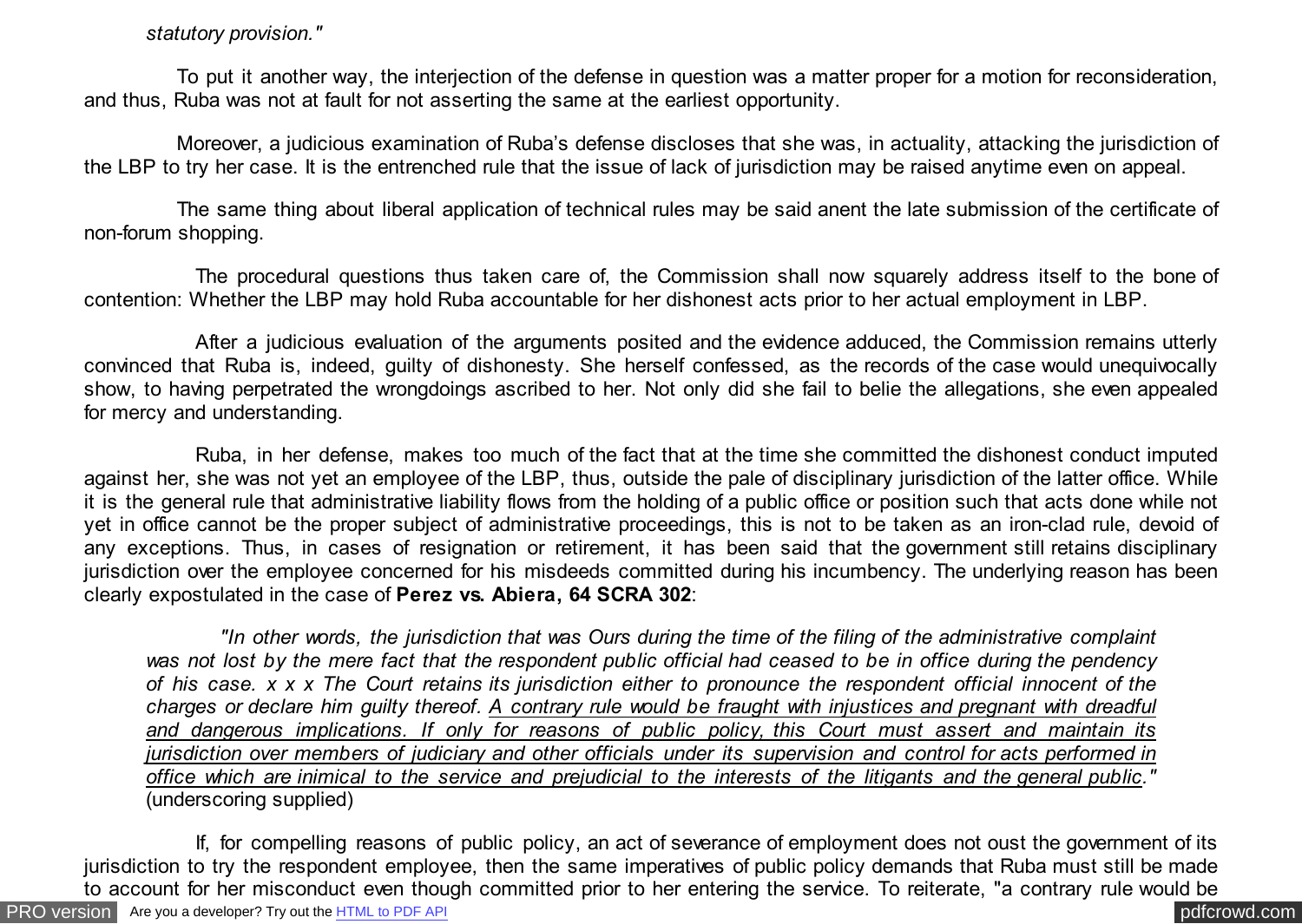fraught with injustices and pregnant with dreadful and dangerous implications." Needless to say, it would reward unscrupulous individuals similarly situated as Ruba, who would take advantage of the absence of employment relationship to deliberately and conscientiously perpetrate fraud and other imposturings against the government, knowing that they could easily evade prosecution on the flimsy ground that they were not yet not government employees when they committed the same. This is simply unacceptable, to say the least. At the time when the government is serious in its crusade to eradicate all forms of graft and corruption in every nook and cranny of the bureaucracy, it would be the height of anachronism to uphold the contention of Ruba. Indeed, the Commission would be striking a disastrous and fatal blow to the campaign, if it were to allow Ruba to go scot-free.

 The foregoing rationale becomes even more plausible when viewed in the light of the fact that Ruba committed the very act in the same office where she is now connected. Certainly, the LBP cannot just turn a blind eye to her misfeasance which betrays her questionable character and perfidious tendency, and renders her unfit for her position of LBP New Accounts Clerk, involving as it is a fiduciary relationship. Truth to tell, the requirement of good behavior in public office is not circumscribed by time. If only to vivify the dictum that a public office is a public trust, then good behavior should be understood as a continuing requisite that must exist before, during and even after public employment.

 Ruba would foist, however, the act of the LBP in subsequently hiring her as a regular employee as condoning her offense. On this score, the Commission cannot but concur with the view taken by the LBP that it "may not be bound by the mistake or error committed by its Branch officers, particularly the Manager, in recommending the appointment/hiring of the respondent as a regular bank employee despite their knowledge of the wrongdoings committed by respondent-employee." Estoppel simply does not lie against the government for the mistakes or errors of its agents.

In view of the foregoing, the Commission sees no cogent reason to depart from the ruling of the LBP.

 **WHEREFORE**, the appeal of Lilibeth N. Ruba is hereby dismissed. The decision of the Land Bank of the Philippines (LBP) subject of the present appeal is sustained in all respects.

Further, the LBP is directed to institute against Ruba criminal action warranted under the circumstances.

Quezon City, JUN 13 2002

(Signed) **KARINA CONSTANTINO-DAVID** Chairman

(Signed) **JOSE F. ERESTAIN, JR.**